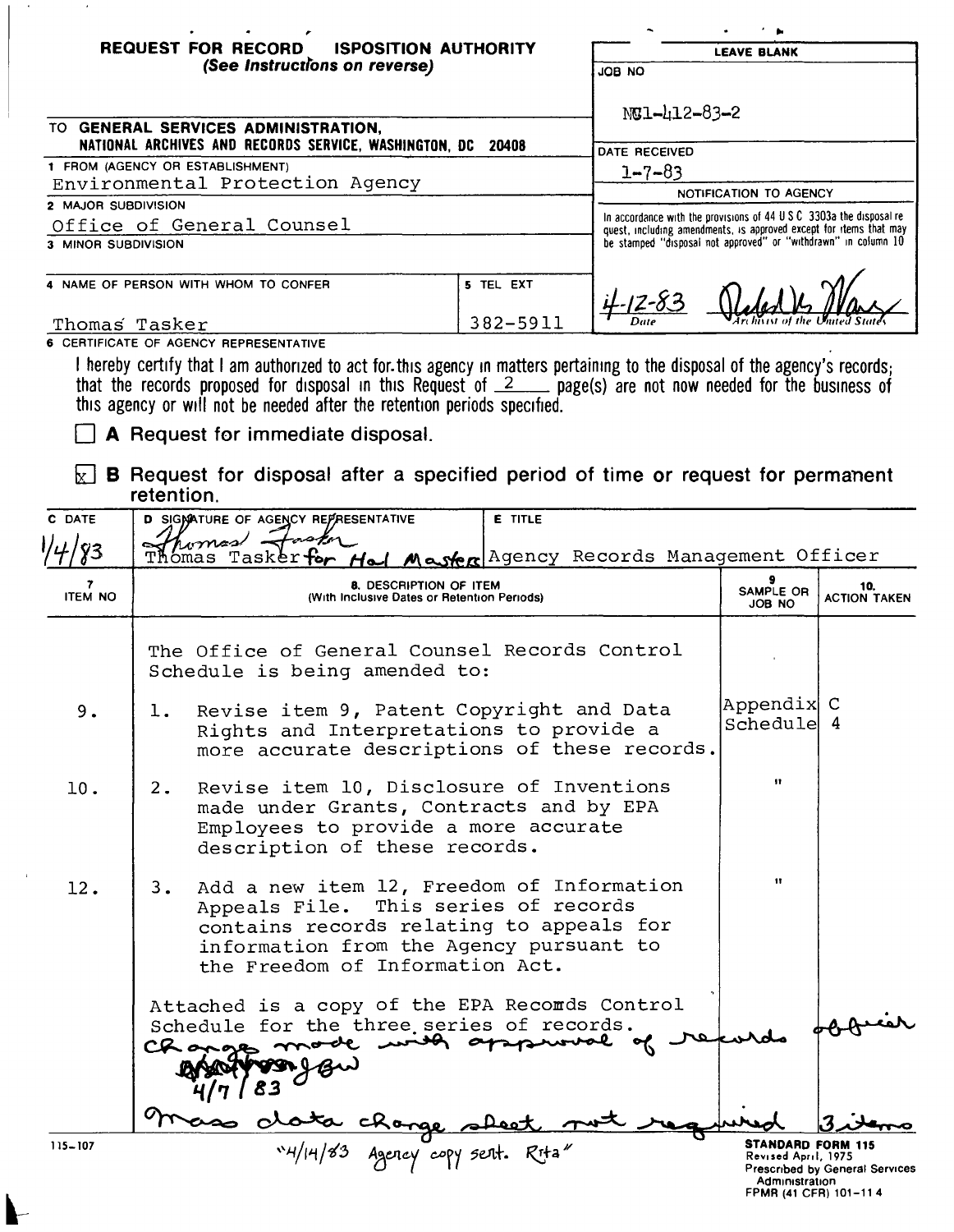|                          | U.S. ENVIRONMENTAL PROTECTION AGENCY-RECORDS CONTROL SCHEDULES                                                                                                                                                                                                                                                                                                                                                                                                                                                                                                                                                                                                                                                                                                                                                                                |                                                                                                                                                                                                                                                                                                                                                                                                                                                                                                                                                                                                                                                                                                                                                                                                         | SCHED NO                        |
|--------------------------|-----------------------------------------------------------------------------------------------------------------------------------------------------------------------------------------------------------------------------------------------------------------------------------------------------------------------------------------------------------------------------------------------------------------------------------------------------------------------------------------------------------------------------------------------------------------------------------------------------------------------------------------------------------------------------------------------------------------------------------------------------------------------------------------------------------------------------------------------|---------------------------------------------------------------------------------------------------------------------------------------------------------------------------------------------------------------------------------------------------------------------------------------------------------------------------------------------------------------------------------------------------------------------------------------------------------------------------------------------------------------------------------------------------------------------------------------------------------------------------------------------------------------------------------------------------------------------------------------------------------------------------------------------------------|---------------------------------|
|                          | TITLE OF SCHEDULE                                                                                                                                                                                                                                                                                                                                                                                                                                                                                                                                                                                                                                                                                                                                                                                                                             | COVERAGE OF SCHEDULE                                                                                                                                                                                                                                                                                                                                                                                                                                                                                                                                                                                                                                                                                                                                                                                    |                                 |
| GENERAL COUNSEL RECORDS  |                                                                                                                                                                                                                                                                                                                                                                                                                                                                                                                                                                                                                                                                                                                                                                                                                                               | APPLICABLE HEADQUARTERS OFFICE                                                                                                                                                                                                                                                                                                                                                                                                                                                                                                                                                                                                                                                                                                                                                                          |                                 |
| <b>ITEM</b><br><b>NO</b> | NAME AND DESCRIPTION OF RECORD/FILE                                                                                                                                                                                                                                                                                                                                                                                                                                                                                                                                                                                                                                                                                                                                                                                                           | RETENTION PERIOD AND DISPOSITION                                                                                                                                                                                                                                                                                                                                                                                                                                                                                                                                                                                                                                                                                                                                                                        |                                 |
| -94                      | Patent Copyright and Data Rights and Interpretations.<br>Consists of documents pertaining to patent, copyright and<br>data rights under contracts, grants and cooperative agree-<br>ments awarded by EPA. Also, involves right of EPA to use<br>patented inventions and copyrighted material. Documents<br>include copies of contracts, grants, and other awards,<br>requests for proposals, disclosures of inventions, affidavits of contract, grant or cooperative agreement. Keep in<br>waivers, and internal and external correspondence between<br>contractors, etc., and EPA regarding negotiations on<br>invention, data and copyright matters, including waiver of<br>rights decisions. Also, includes documents regarding<br>licensing of EPA inventions.                                                                            | Retention: Retain 15 years after completion or termination<br>of contract, grant or cooperative agreement or last action<br>taken regarding the matter involved if no contract, grant<br>or like is involved.<br>Disposition: Break file upon the completion or termination<br>office 3 additional years, then send to FRC. Destroy when<br>15 years old.                                                                                                                                                                                                                                                                                                                                                                                                                                               |                                 |
| $\boldsymbol{\nu}$       | 10. Disclosure of Inventions Made Under Grants, Contracts and by<br>EPA Employees. Consists of documents disclosing inventions<br>made by contractors, grantees and recipients of other types<br>of EPA awards, and EPA employees. File consists of patent<br>applications, correspondence with U.S. Patent and Trademark<br>Office (PTO) and with inventors and other documents related<br>to prosecution of patent applications in the PTO. Also,<br>lists and copies of issued EPA owned U.S. patents.<br>12. Freedom of Information Appeals File. Includes copies of<br>incoming appeal (or in the case of a request for information<br>claimed confidential, the request and denial) of the denial<br>of information requested pursuant to the Freedom of<br>Information Act, official legal determination and other<br>related records. | Retention: Retain 17 years after completion or termination<br>of action on the disclosed invention. For example,<br>issuance of patent or closeout of case without filing<br>patent application.<br>Disposition: Break file on issuance of patent or closure<br>of case without filing patent application or abandonment<br>of filed patent application. Keep in office 3 additional<br>years, then send to FRC. Destroy when 17 years old.<br>testarmouten<br>Retention: Retain 5 years.<br>of an ogenes<br>Disposition: Break file at<br>Keep in office 1 additional year, then send to FRC.<br>Destroy then 5 years old.<br>Lave as GRS /4/17a.<br>Destroy 4 yrs after final engineering<br>the determination by a gency<br>or 3 yrs after final adjudica-<br>tion by courts, whichever<br>is later. | <b>ECORDS MANAGE</b><br>۱m<br>z |

 $\bullet$ 

 $\tilde{\mathbf{r}}$ 

 $\langle \cdot \rangle$